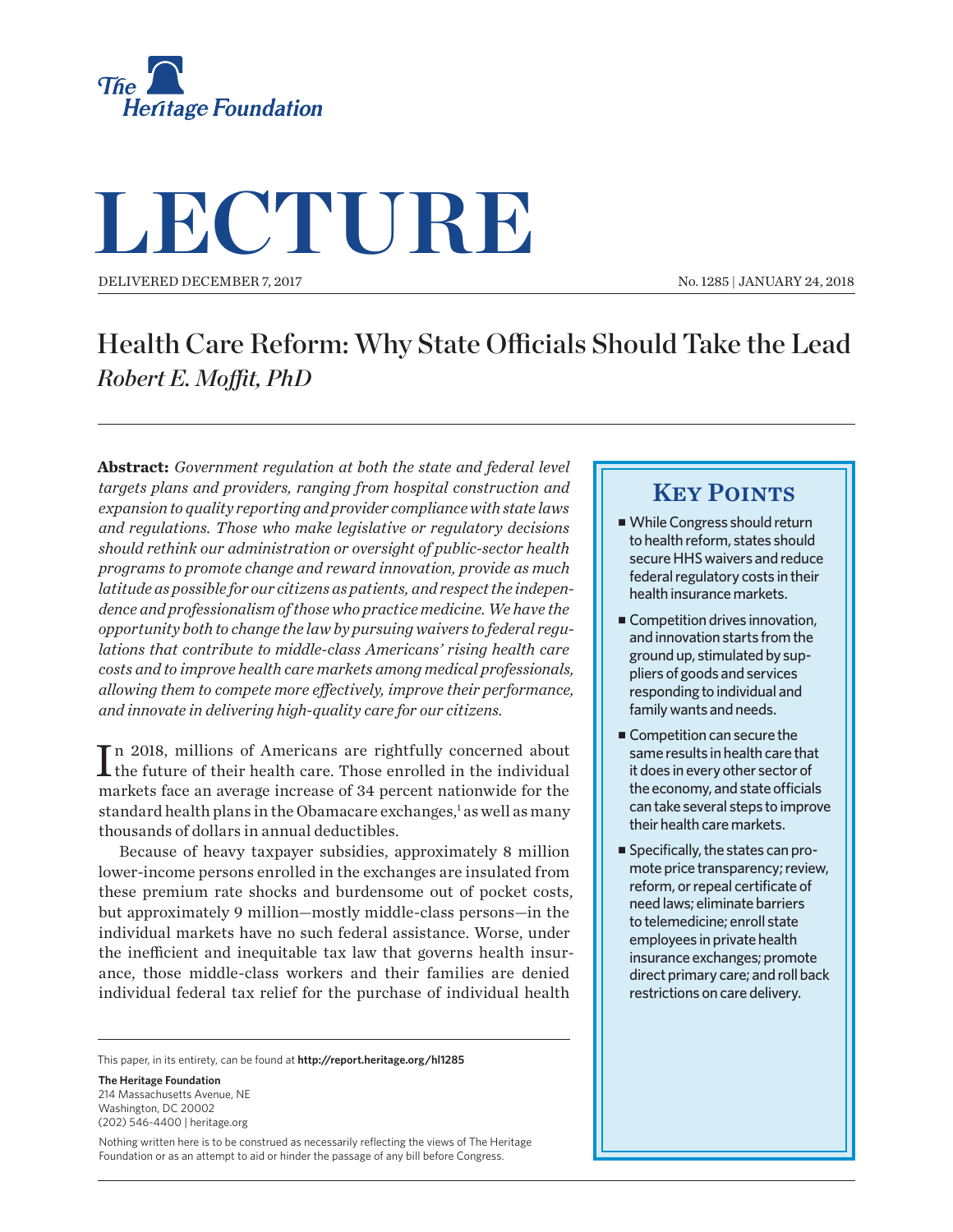insurance—tax relief they otherwise would have gotten if they had secured their insurance coverage through an employer. For these Americans, the rapidly rising health insurance costs in some states are so high that enrolling their families in health coverage is akin to financing a second mortgage.

Meanwhile, the continuing decline in carrier and plan participation in the individual market, down from 395 in 2013 to an estimated 181 in 2018, undercuts the viability of the exchanges as functioning markets. Rather than collapsing altogether in death spirals, the state exchanges will more likely be reduced to large, mostly stagnant health risk pools that will be maintained and heavily subsidized by the federal taxpayers. As a practical matter, they will be devoid of the genuine choice and robust competition that characterize normal, functioning markets.

Millions of Americans, particularly in 2010, 2014 and 2016, voted for change in federal health policy and are justly frustrated at the poor performance of the United States Senate in 2017. The Senate failed to deliver even a watered-down version of desperately needed health care reform legislation. The good news is that we have a federal system of government, where the people can still act through their governors and state legislators and secure at least some measure of consequential change.

#### **Washington's Key Policy Debate**

The key issue in health policy is control: control over dollars and decisions. Obamacare transferred an enormous amount of regulatory power from the states to the federal government. The people of the states are largely on the receiving end of Washington's decisions, and today, what the people of the states can and cannot do in health policy is, under Obamacare, constrained by Washington. Federal insurance rules, especially age rating, actuarial value, and benefit mandates, significantly increase premium costs. The good news is that President Donald Trump and his officials are determined to maximize state authority within

existing law and have already taken decisive steps to do so. Expect more administrative actions to come.

Key House and Senate members, despite their legislative setbacks in 2017, nonetheless appear determined in 2018 to grant state officials new broad flexibility and allow them to accomplish their mission on the ground: improving the damaged health insurance and health care markets within their states. Combined executive and legislative action can achieve a central policy goal: allowing individuals and families more choice of health care options by giving back to state officials the flexibility to respond directly to their personal wants and needs.

#### **The Trump Administration's Initiatives**

On January 20, 2017, the President also issued an executive order to all federal agencies to "minimize" Obamacare's economic and regulatory burdens, specifying that the relevant federal agencies should waive, defer, or delay rules and regulations that would impose such burdens.<sup>2</sup> Since taking office, the President has unveiled several administrative initiatives of his own to provide additional avenues for Americans to secure more affordable insurance coverage and care:

- $\blacksquare$  The expansion of association health plans (AHPs);
- $\blacksquare$  The expansion of health reimbursement accounts (HRAs), particularly their use as a vehicle to finance tax free purchases of health insurance coverage; and
- Restoration of limited-duration coverage for persons who need less costly coverage options, particularly when they are between jobs.3

The President's critics may claim that he is undermining current law; in fact, he is practicing a policy of addition, not subtraction, and allowing individuals and families to choose for themselves the kind of coverage that they want.

<sup>1.</sup> Caroline F. Pearson and Chris Sloan, "Silver Exchange Premiums Rise 34% on Average in 2018," press release, Avalere Health, October 25, 2017, http://avalere.com/expertise/managed-care/insights/silver-exchange-premiums-rise-34-on-average-in-2018 (accessed January 16, 2018).

<sup>2.</sup> President Donald J. Trump, Executive Order 13765, "Minimizing the Economic Burdens of the Patient Protection and Afordable Care Act," January 20, 2017, in *Federal Register*, Vol. 82, No. 14 (January 24, 2017), pp. 8351–8352, https://www.gpo.gov/fdsys/pkg/FR-2017-01-24/ pdf/2017-01799.pdf (accessed January 16, 2018).

<sup>3.</sup> See President Donald J. Trump, Executive Order 13813, "Promoting Healthcare Choice and Competition Across the United States," October 12, 2017, in *Federal Register*, Vol. 82, No. 199 (October 17, 2017), pp. 48385–48387, https://www.gpo.gov/fdsys/pkg/FR-2017-10-17/pdf/2017- 22677.pdf (accessed January 16, 2018).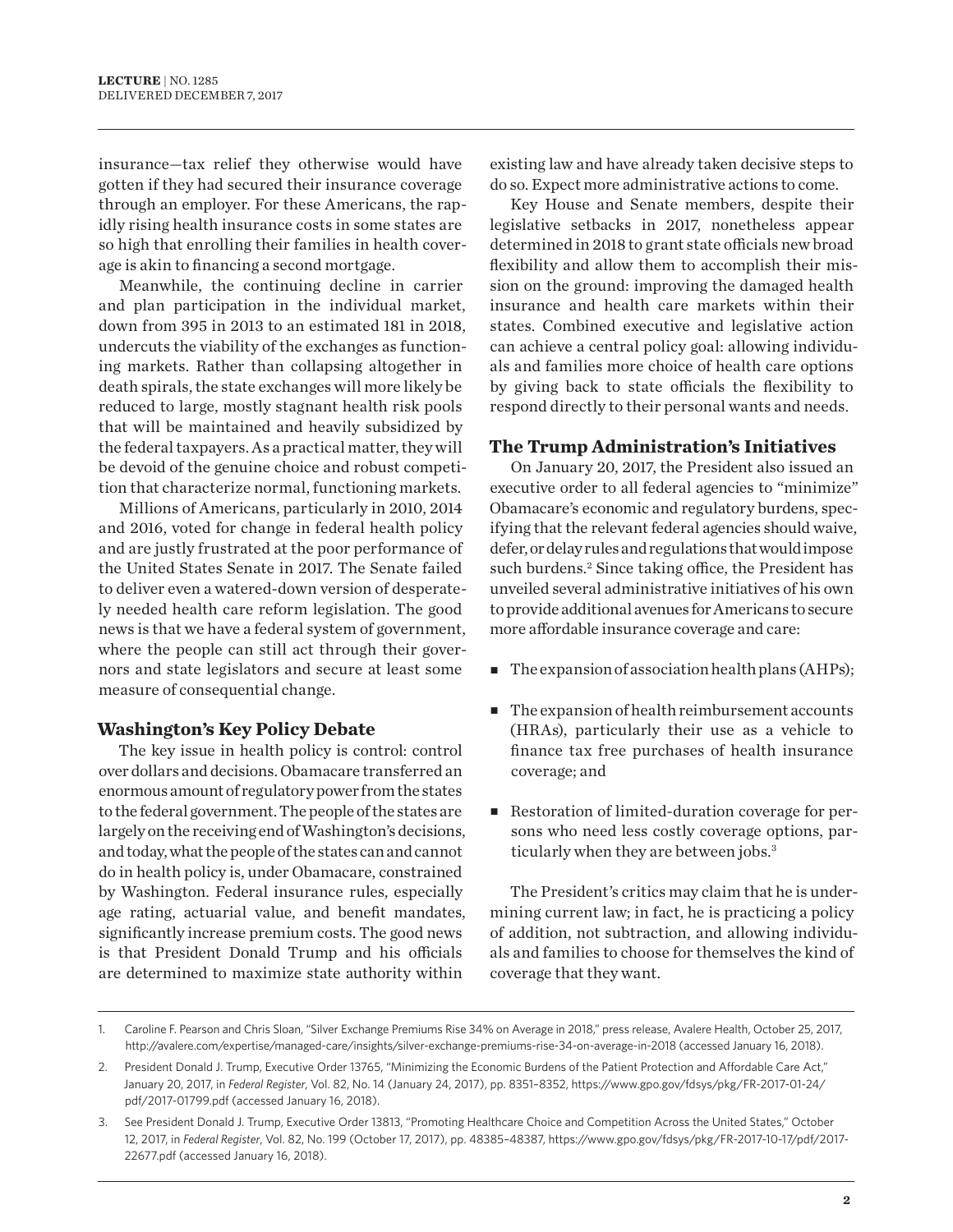In the prevailing spirit of openness to change, Seema Verma, Administrator of the Centers for Medicare and Medicaid Services (CMS), made it abundantly clear to state officials that the Administration is ushering in a new era of state flexibility, especially in the use of Section 1115 Medicaid waivers: "We will move away from the assumption that Washington can engineer a more efficient health care system from afar—that we should specify the processes health care providers are required to follow."4

Verma has promised that states will get Medicaid waivers more quickly; that waivers will be available for 10 rather than five years; and that the Administration, through a streamlined process, will expedite Medicaid state plan amendments. Moreover, through their updated Medicaid waiver process, Trump Administration officials also support states that wish to experiment with work requirements through demonstration projects if they wish to do so.

Taxpayers can also expect greater transparency and accountability in the Medicaid program because the Trump Administration will publish the results of their measures of the performance of state Medicaid programs in delivering quality care. Medicaid clearly needs improvement. Given the growing federal and state expenditures for this enormous health and welfare program—\$554 billion in fiscal year 2016—taxpayers deserve to know exactly how well their state Medicaid programs are actually working.

#### **Using Current Law to Advance State Reforms**

America's governors and state legislators, meanwhile, should use the existing and significant legal

powers available to them and, to the best of their ability, reform their own health insurance markets and reduce their citizens' health insurance costs.

Under Section 1332 of the Afordable Care Act (ACA), state officials can apply to the Secretary of Health and Human Services for a five-year waiver from 11 statutory requirements of the national health law.5 Given the strong disposition of the Trump Administration to use its own administrative discretion under current law to maximize state flexibility, state officials applying to the Secretary of HHS for waivers should be aggressive and "push the envelope" for consequential change. They should press the Administration to allow them to pursue new policy options and thus begin the process of restructuring their own health insurance markets. The Trump Administration should match its rhetoric with the reality of the states' willingness to initiate change and permit states to give their citizens the right to choose afordable health care options they want and need.

**Exemption and Experimentation.** Obamacare imposed a mandate on all employers with 50 or more workers to offer a federally approved health plan or face a tax penalty ranging from \$2,000 to \$3,000 for every employee without the required employersponsored coverage.<sup>6</sup> Under current law, however, states can secure a waiver from the imposition of the employer mandate and its tax penalties. The employer mandate, it should be noted, is unpopular not only among businesses, but also even among "progressive" policy analysts at the Urban Institute and elsewhere who doubt its efficacy in increasing coverage and fear its potential for disruption of the labor markets.7

- 5. For detailed information on the Section 1332 waiver process, see U.S. Department of Health and Human Services, Centers for Medicare and Medicaid Services, Center for Consumer Information and Insurance Oversight, "Section 1332: State Innovation Waivers," 2017, https://www.cms. gov/CCIIO/Programs-and-Initiatives/State-Innovation-Waivers/Section\_1332\_state\_Innovation\_Waivers-.html (accessed January 16, 2018).
- 6. In 2015, through unilateral administrative action, the Obama Administration delayed the employer mandate's reporting requirements and the imposition of its tax penalties for one year.
- 7. See Linda J. Blumberg, John Holohan, and Matthew Buettgens, "Why Not Just Eliminate the Employer Mandate?" Urban Institute *In-Brief*, May 2014, https://www.urban.org/sites/default/files/publication/22096/413117%20-%20Why-Not-Just-Eliminate-the-Employer-Mandate-.pdf (accessed January 16, 2018).

<sup>4.</sup> Seema Verma, "Medicare and Medicaid Need Innovation," *The Wall Street Journal,* September 19, 2017, https://www.wsj.com/articles/ medicare-and-medicaid-need-innovation-1505862017 (accessed January 16, 2018). "Section 1115 of the Social Security Act gives the Secretary of Health and Human Services authority to approve experimental, pilot, or demonstration projects that are found by the Secretary to be likely to assist in promoting the objectives of the Medicaid program. The purpose of these demonstrations, which give states additional flexibility to design and improve their programs, is to demonstrate and evaluate state-specific policy approaches to better serving Medicaid populations." U.S. Department of Health and Human Services, Centers for Medicare and Medicare Services, "About Section 1115 Demonstrations," https://www.medicaid.gov/medicaid/section-1115-demo/about-1115/index.html (accessed January 16, 2018).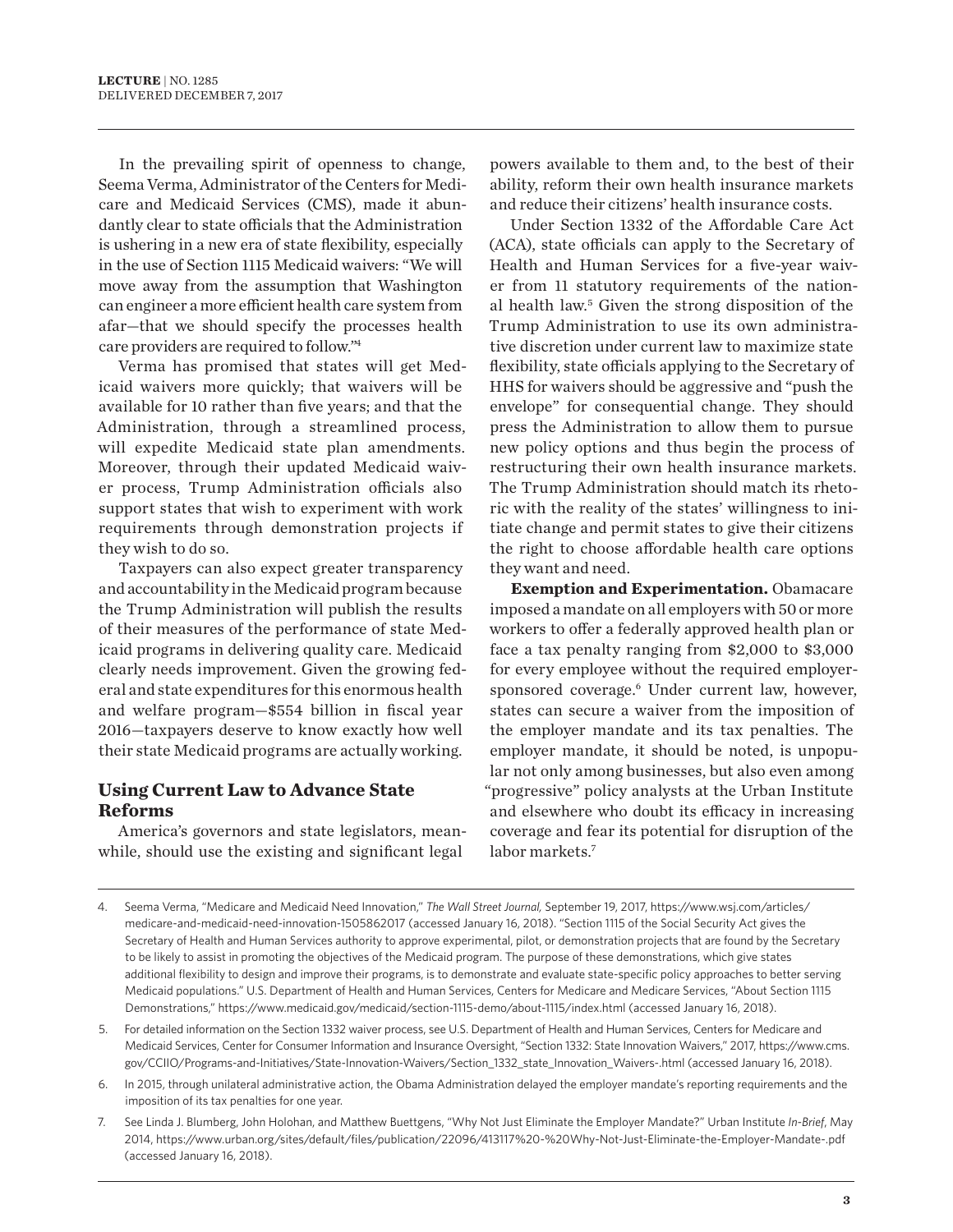Under current law, states can seek to make substantial structural changes by getting waivers from federal insurance rules. For example, state officials can:

- <sup>n</sup> Get waivers to redefine a "qualified health plan" for participation in the individual and smallgroup markets;
- $\blacksquare$  Get waivers from the 10 categories of federally mandated health benefits (known as "essential health benefits"); and
- $\blacksquare$  Get relief from the ACA's actuarial value mandate that specifies the metallic levels of coverage (Platinum, Gold, Silver, and Bronze) that participating health plans must offer within their states.

State officials can also get waivers from the rules governing health insurance exchanges and federal requirements governing the risk pooling. Of perhaps even greater significance, state officials can get waivers that would allow them to make crucial changes in the financing of coverage within their state health insurance exchanges, such as the eligibility and rules for cost-sharing subsidies and the so-called premium tax credits. With such waivers, they could alter the premium payment amounts, reset the benchmarks for calculating the subsidy payments, and change the rules governing family size and income eligibility for the insurance subsidies.

**Coping with Obstacles.** Under current law, state officials offering alternatives for their people must meet certain statutory conditions.

*First,* state officials must enroll as many persons in their alternative coverage programs as they would under the ACA. The good news for state officials is that this condition is getting easier and easier to meet, since Obamacare coverage projections have routinely fallen far below expectations. Over the past six years, the Congressional Budget Office (CBO) projections have been persistently inaccurate, well below CBO's anticipated enrollment.<sup>8</sup> State officials therefore should have little trouble meeting

Obamacare's enrollment levels in designing coverage alternatives for their citizens.

*Second, state officials must meet Obamacare's* standards for "comprehensive" coverage. While these standards would pose more of a challenge in pursuing significant change, HHS has broad administrative authority to interpret and apply them.

State officials should be mindful of the fact that administrative agencies, assuming that their rules are "reasonable," legally enjoy a privileged position in their interpretation of the rules that they promulgate and apply. The United States Supreme Court has ruled that federal courts should defer to an agency's interpretation of the law in issuing regulations unless that interpretation is unreasonable.9 Regardless of the wisdom of this judicial policy, it nonetheless opens up new opportunities for the Trump Administration and innovative state officials who want to pursue consequential changes in existing health care arrangements.

*Third,* the states' proposed alternatives must not contribute to an increase in the federal deficit. For fiscally conservative governors and legislators, that should be no problem.

States should have plenary control over their own health insurance markets. Short of congressional repeal of Obamacare's statutory obstacles, through the waiver process, state officials can still make significant progress in reducing the federal regulatory costs in their individual and small-group markets and improve, to some extent, the functioning of the damaged health insurance exchanges within their borders.

#### **Beyond Obamacare: Pursuing Bold Health Policy Innovations**

Ideally, states should be incubators of policy innovation in health care financing and delivery. This cannot, *ipso facto*, be a top-down process, with state officials, through various boards, panels, or commissions, determining and then ordering what their citizens *should* want or need. Rather, state officials can and should use their legislative and regulatory authority as a mechanism to promote diversity of health care options and policy experimentation in

<sup>8.</sup> For an excellent summary of the data, see The White House, "CBO's Failed Obamacare Enrollment Projections," June 30, 2017, https://www. whitehouse.gov/articles/cbos-failed-obamacare-enrollment-projections/ (accessed January 16, 2018).

<sup>9.</sup> See the Court's ruling in *Chevron U.S.A., Inc. v. Natural Resources Defense Council, Inc.*, 467 U.S. 837 (1984), https://www.law.cornell.edu/ supremecourt/text/467/837 (accessed January 16, 2018).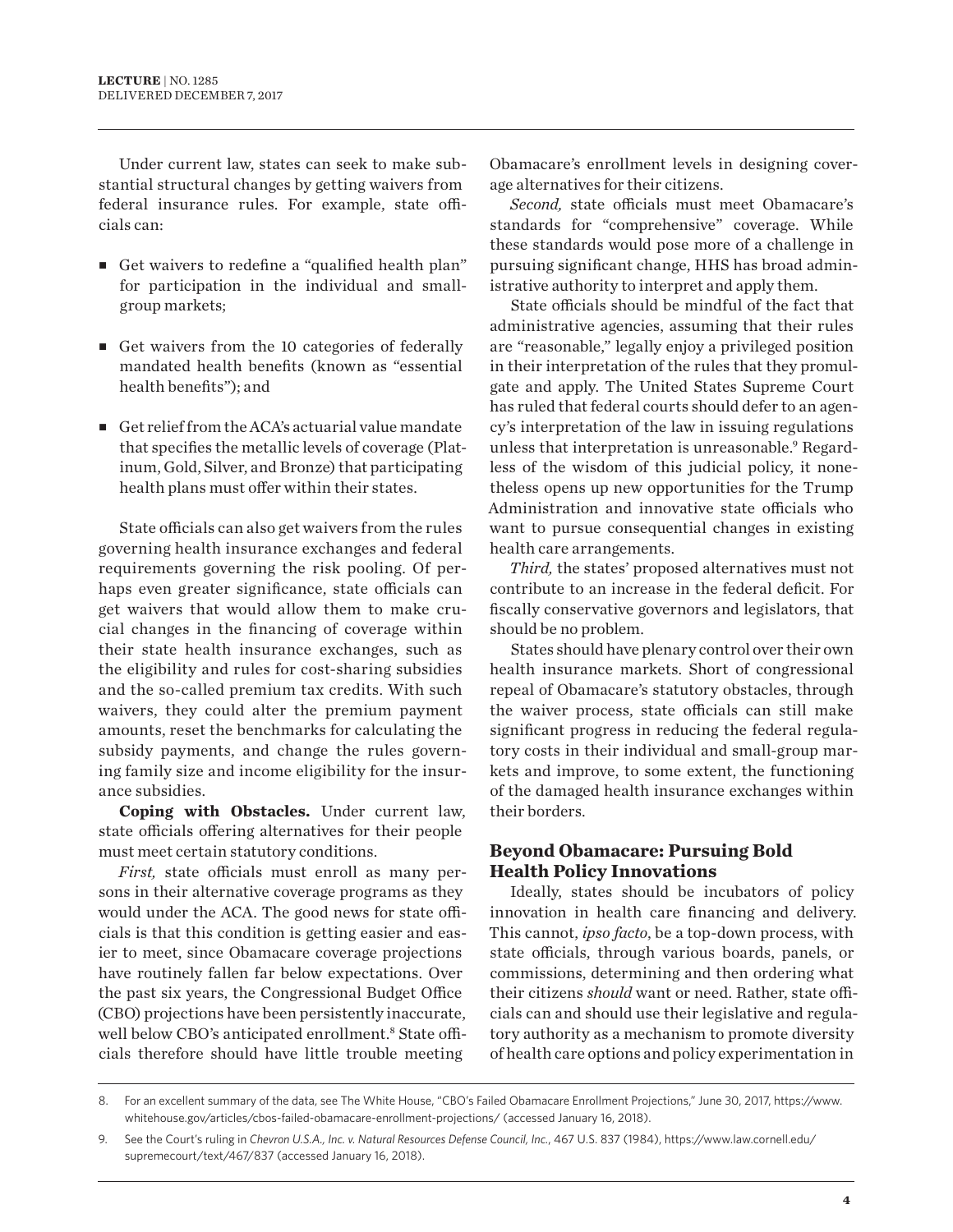health care. In short, state officials can and should promote competition among doctors, hospitals, and medical professionals in whatever way they can and eliminate longstanding barriers to competition in state health markets wherever they can.10

Competition drives innovation, and innovation in every sector of the general economy starts from the ground up, stimulated by suppliers of goods and services responding to what individuals and families want and need. Competition in health care can secure the same results in health care that it does in every other sector of the economy. State officials can take several steps to improve their health care markets.

**1. Promote price transparency.** Today, Americans know more about the price of a gallon of gasoline than they do about the price of routine medical procedures, even though health care will soon consume almost one out of every five dollars spent in America's enormous economy. Ordinary citizens generally do not have a clue about the costs of their health insurance package. They are shocked to find out the costs of skilled nursing care, and they find hospital charges downright mystifying. State officials can directly empower consumers with sound information, help them make informed decisions, and take much of the mystery out of this process.

There are exemplary models for reform. The State of Maryland is taking a small but significant step in promoting the transparency of hospital prices. The Maryland Health Care Commission, which I chair, has recently created a novel website dubbed "Wear the Cost" that provides Maryland citizens information on the average total cost of a select set of episodes of care at Maryland hospitals.11

The Maryland commission's website details cost information on episodes of care for hip replacement, knee replacement, vaginal deliveries, and hysterectomies. The commission is working to make this valuable information accessible to all of Maryland's citizens, including employers, who can directly benefit from it. Following Maryland's example, other state officials can initiate similar efforts and then incorporate the best available pricing information, plus quality information, into regular consumer reports for health insurance, home health, and nursing homes, as well as hospital performance.

The key for the consumer is the nexus between price and quality. Quality information without price information is more than incomplete; price data without quality information tell us the *value*  of nothing. The right policy initiative is to combine them in an easy-to-understand consumer-friendly format. Over time, Maryland will be refining the methodology.

Markets cannot work unless consumers can get good information from reliable sources so that they know what it is that they are buying and how much their benefits or services really cost. With the passage of time and the refinement of the metrics, state officials can go well beyond hospital pricing for procedures into the provision of price information on common medical services delivered in an outpatient setting. Scott Atlas of the Hoover Institution at Stanford University argues that price transparency in this area would make a "huge diference," noting that patients in the private insurance market today spend about 60 percent of their health care dollars on elective outpatient care.12

<sup>10.</sup> For an excellent discussion of the potentially powerful role of competition in improving health care markets, including hospital markets, see Martin Gaynor, Farzad Mostashari, and Paul B. Ginsburg, "Making Health Care Markets Work: Competition Policy for Health Care," Brookings Institution, Center for Health Policy; Carnegie Mellon University, Heinz College; and University of Southern California, Leonard D. Schaeffer Center for Health Policy and Economics, April 2017, https://www.brookings.edu/research/making-health-care-markets-work-competitionpolicy-for-health-care/ (accessed January 16, 2018).

<sup>11.</sup> For an overview of the initiative, see Robert E. Moffit, Marilyn Moon, Francois DeBrantes, and Suzanne Delbanco, "The Next Chapter in Transparency: Maryland's Wear the Cost," *Health Afairs* Blog, October 19, 2017, https://www.healthafairs.org/do/10.1377/ hblog20171023.671259/full/ (accessed January 16, 2018).

<sup>12.</sup> Scott W. Atlas, "The Health Reform That Hasn't Been Tried," Hoover Institution *Daily Report*, October 4, 2017, https://www.hoover.org/research/health-reform-hasnt-been-tried (accessed January 16, 2018).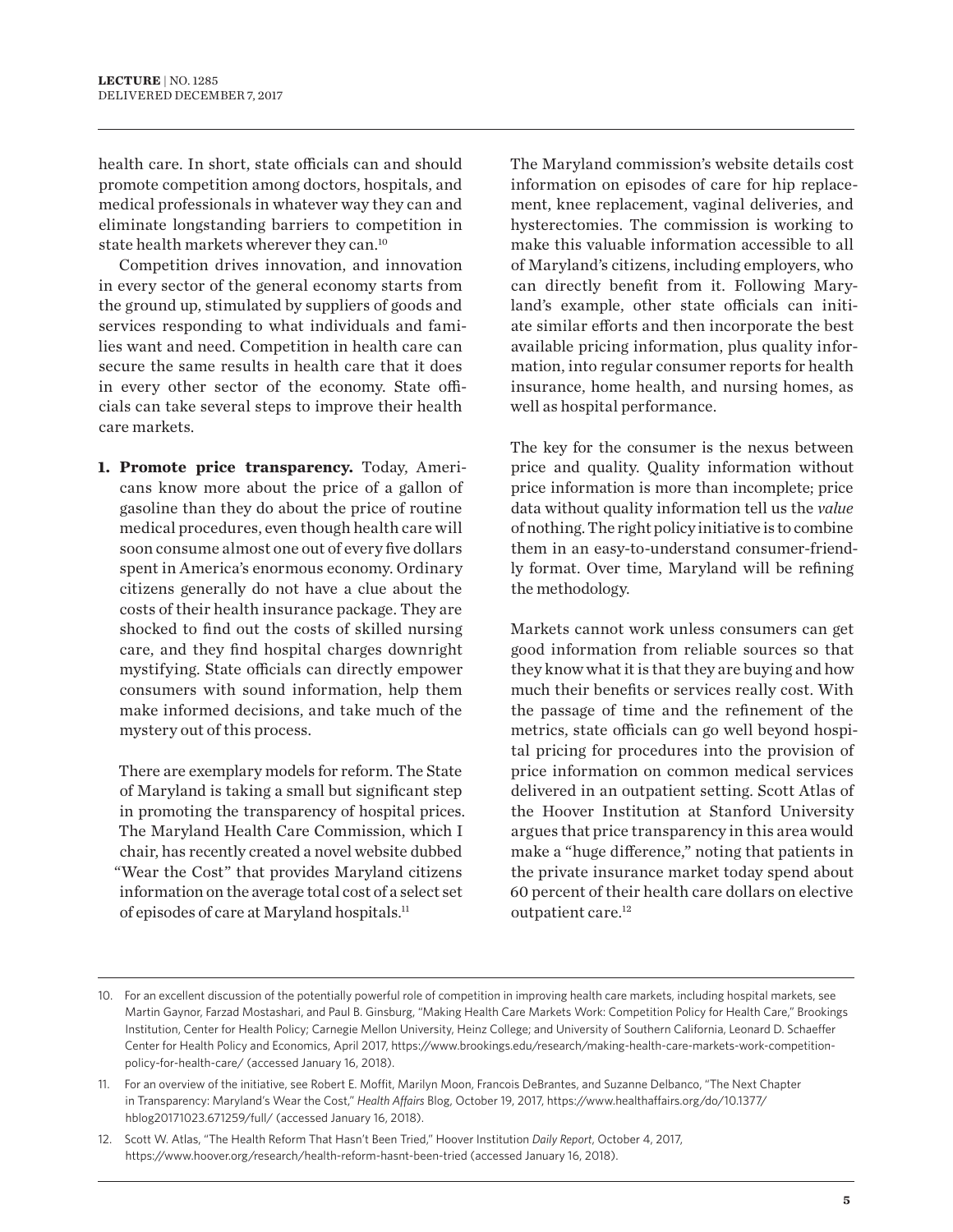To the extent that policymakers promote direct payment through health savings accounts, the use of health reimbursement accounts, as President Trump is proposing, and increased use of flexible spending accounts, the price of medical services becomes even more vitally important. With knowledge of up-front costs, patients shelling out their own dollars at the point of medical service can stimulate intense price competition.

**2. Review, reform, or repeal CON laws.** Today, 35 states, plus the District of Columbia, require hospital and other medical providers to get a "certificate of need" (CON) for the construction or replacement or expansion of hospitals and other health care facilities. It is long past time for state officials to carefully review, substantially reform, or repeal CON laws.13

Rooted in the defunct Health Planning Act of 1974, CON laws are based on the theoretical premise that supply, rather than a normal interaction of supply and demand, drives higher costs in the health care sector of the economy. These laws seek to prevent oversupply in the form of excess capacity—i.e., excessive construction of hospitals and other facilities, which in turn directly contributes to excessive health care costs. The fundamental purpose of CON is therefore to restrain excessive supply, allow for coordinated health planning to meet state needs, and thus to control or reduce the state's overall health care and medical costs.

Times have changed, along with the emergence of new care delivery options in both the public and the private sectors, and that systemic change is well reflected in economic theory and practice. Today's

consumer is not merely a passive recipient of topdown decisions, but an increasingly engaged actor in health care financing and delivery. Since the 1970s, among liberal and conservative policy analysts, there appears to be widespread agreement that the consumer can be a big driver of major systemic change. In this transitional period, consumers are being given better information and greater power to choose among health plans, both in public programs and in the individual markets, a trend accelerated by the growth of defined-contribution health care financing arrangements and consumerdriven plans. Meanwhile, consumer reports on hospital, nursing home, and home health agency performance are becoming increasingly widespread.

At the federal level, both the Department of Justice and the Federal Trade Commission, under Democratic and Republican presidential Administrations alike, have concluded that CON laws are anticompetitive.<sup>14</sup> These official views are increasingly confirmed in a large and growing body of professional literature, which holds that CON laws contribute to market consolidation, that they do not control cost or improve quality, and that they inhibit entry of new medical providers and undercut innovation in health care delivery.15

Concerning CON laws, some of the specific findings are particularly interesting. For example, researchers found that the repeal of Pennsylvania's CON laws in 1996 improved patient access and the quality of care and reduced spending for cardiac surgery.<sup>16</sup> In terms of hospital costs, researchers found that CON laws had no significant efect on spending overall and, in certain cases, actually increased costs.17 In a study of the

15. On these findings, see Gaynor et al., "Making Health Care Markets Work," p. 23.

- 16. David M. Cutler, Robert S. Huckman, and Jonathan T. Kolstad, "Input Constraints and the Efficiency of Entry: Lessons from Cardiac Surgery," National Bureau of Economic Research *Working Paper* No. 15214, August 2009, http://www.nber.org/papers/w15214 (accessed January 16, 2018).
- 17. Patrick Rivers, Myron Fottler, and Jemima Frimpong, "The Efect of Certificate of Need Regulation on Hospital Costs," *Journal of Health Care Finance*, Vol. 36, No. 4 (Summer 2010), https://portal.azoah.com/oedf/documents/2015A-EMS-0190-DHS/MA-114-The%20efects%20 of%20Certificate%20of%20Need%20Regulation%20on%20Hospital%20Costs%20by%20Rivers.pdf (accessed January 16, 2018).

<sup>13.</sup> State reform measures will vary, of course, depending on the political circumstances and market conditions that prevail in any given state. In certain cases, such as hospital projects where there is a heavy investment of state taxpayers' money, it is perfectly reasonable for state officials, in protecting their taxpayers, to retain a CON process.

<sup>14.</sup> For a recent summary of the official views of federal officials on this topic, see U.S. Department of Justice and Federal Trade Commission, "Joint Statement of the Antitrust Division of the U.S. Department of Justice and the Federal Trade Commission on Certificate-of-Need Laws and Alaska Senate Bill 62," released April 12, 2017, https://www.ftc.gov/policy/advocacy/advocacy-filings/2017/04/joint-statement-federaltrade-commission-antitrust-division (accessed January 16, 2018).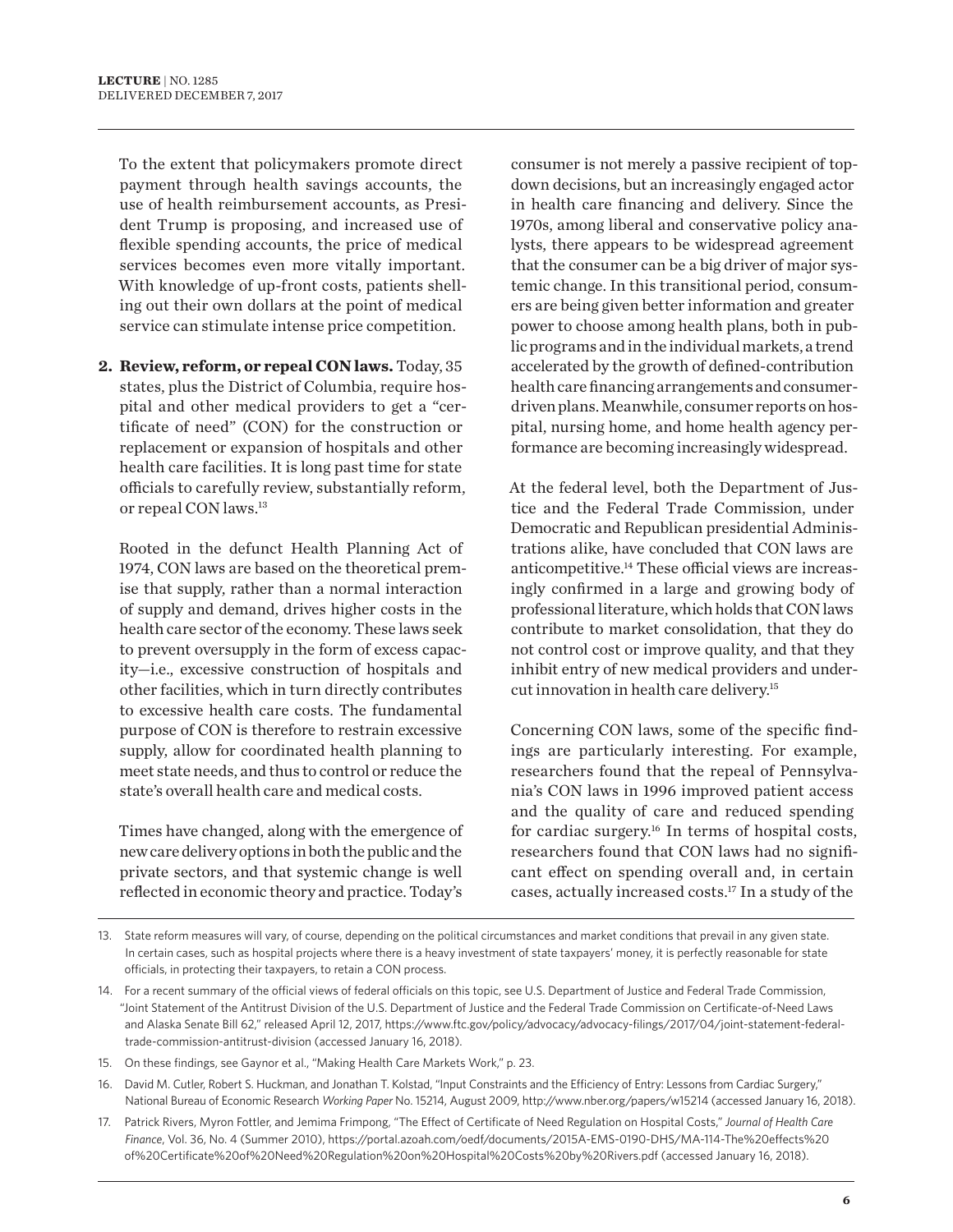impact of CON laws on renal dialysis, researchers concluded that such laws increased industry concentration, reduced both patient access and the quality of patient care, and favored existing providers through a restriction of entry into the market.18

**3. Eliminate barriers to telehealth.** Chronic illness is the main driver of health care costs, and the quality of care for these patients requires special and more or less intense monitoring of the patients' condition by medical professionals.

In the case of Medicare, almost seven out of 10 Medicare beneficiaries suffer from some form of chronic illness. That is why Senator Ron Wyden (D–OR) and Senator Orrin Hatch (R–UT) have led a successful bipartisan effort to secure a unanimous Senate vote for the Chronic Care Act (S. 870), a bill to amend the Medicare law, particularly Medicare Advantage, and give private competing health plans and medical professionals new and reimbursable tools to cope with chronic illness. Telehealth was a major feature of this Senate effort to improve care among the chronically ill.

There is strong evidence that telehealth improves medical outcomes and saves money. The Maryland Health Care Commission carried out demonstration projects for patients with chronic illnesses. In 2017, among the results of this effort was measurable progress in the management of diabetes (based on measurements of A1C lab values), congestive heart failure, hypertension, and hospital readmission rates. If there is any regulatory or legal barrier to the more widespread use of telehealth, such as overly restrictive licensure requirements, state officials should get rid of it.

**4. Enroll state employees in private health insurance exchanges.** In the private sector, we have seen the growth of private health insurance exchanges, where employers are increasingly engaging millions of employees through definedcontribution arrangements.<sup>19</sup> Major benefit firms such as Aon-Hewitt, Liazon, and Mercer are all sponsoring large, well-managed, private health exchange options. Firms enrolling employees include corporate giants such as Darden Restaurants, Sears Corporation, and Time Warner Company.

Private exchanges are very diferent from the Obamacare public exchanges. Large self-insured company plans are not under the Obamacare "essential benefits" mandate, so they can be more flexible in their benefit offerings. Because these are all group plans, these companies and workers retain the tremendous tax advantages of group health insurance.

Empowered with comparative information on price and quality, more and more private employers are enabling employees to pick among competing health plans. Competition among insurance plans, as evidenced by the experience of Medicare Advantage, Medicare Part D, and the Federal Employees Health Benefits Program (FEHBP)—all defined-contribution programs has contributed to cost control.<sup>20</sup> While the data are limited for plans in private exchanges, similar cost savings are likely in a privately organized defined-contribution program, particularly if employees choose lower-cost health plans.<sup>21</sup>

The key is state officials' commitment to a competition policy. In principle, there is no reason why

21. See Christine Buttorf, Sarah A. Novak, James Syme, and Christine Eibner, *Private Health Insurance Exchanges: Early Evidence and Implications for the Future* (Santa Monica, CA: The Rand Corporation, 2016), p. ix, https://www.rand.org/pubs/research\_reports/RR1109.html (accessed January 16, 2018).

<sup>18.</sup> Jon M. Ford and David L. Kaserman, "Certificate of Need Regulation and Entry: Evidence from the Dialysis Industry," *Southern Economic Journal*, Vol. 59, No. 4 (April 1993), pp. 783–791, https://www.jstor.org/stable/i243590 (accessed January 16, 2018).

<sup>19.</sup> For an overview of this initiative, see Robert Emmet Moffit, "Private Insurance Exchanges: How New York Employers and Policymakers Can Leverage New Reimbursement and Delivery Reforms," in *New York's Next Health Care Revolution: How Employers Can Empower Patients and Consumers*, eds. Paul Howard and David Goldhill (New York: Manhattan Institute, 2015), pp. 81–106.

<sup>20.</sup> See Robert E. Moffit, "Expanding Choice Through Defined Contributions: Overcoming a Non-Participatory Health Care Economy," Journal of *Law, Medicine and Ethics*, Vol. 40, Issue 3 (Fall 2012), pp. 558–573, http://journals.sagepub.com/doi/pdf/10.1111/j.1748-720X.2012.00689.x (accessed January 16, 2018).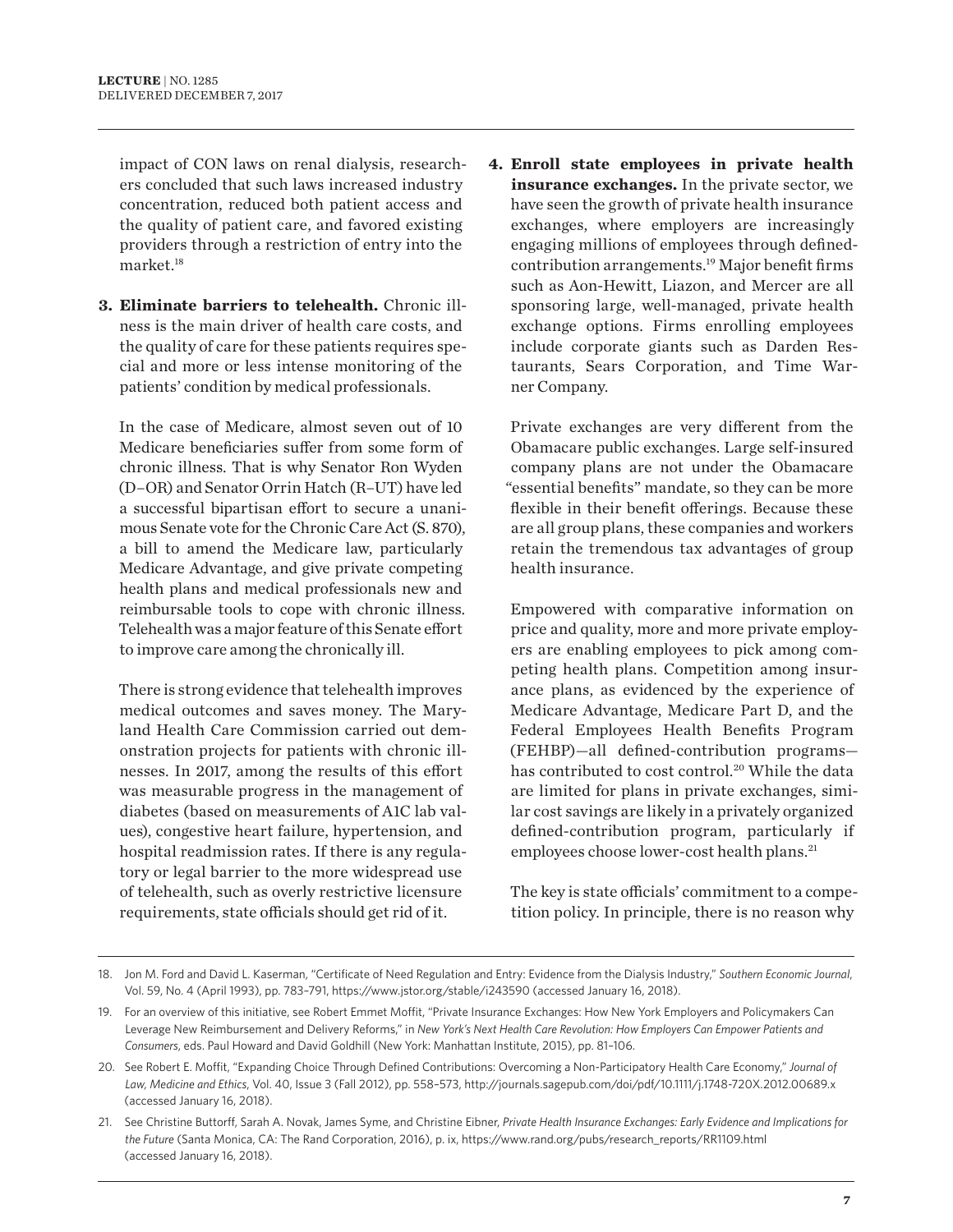state officials could not broaden the state employees' options to include plans ofered in one or more private health insurance exchanges. Just as in the FEHBP, state and local government health benefit programs often operate on a definedcontribution basis, and thus, the infrastructure of a robust system of choice and competition is already present.

The best policy would be simply to expand the universe of state government employee health plan options to include those currently available through private exchanges. State government employees would be able to keep the health plans they have and they like, but they could also purchase perhaps a diferent plan on the one or more private-sector exchanges that are available to private business or corporate employees within the state.

**5. Promote direct primary care.** In the private sector, more and more medical practices, especially primary care practices, are providing care for a monthly fee, cutting out third-party payment and reducing their administrative costs. What was once "concierge medicine," largely confined to the zip codes of wealthy residents, is increasingly accessible to middle-class patients. In a major study of these practices, researchers found that in a cohort of 116 of these practices, the average monthly cost to the patient was  $$93.26.^{22}$ 

Direct primary care is an excellent option for persons yearning for a traditional relationship with their doctors and who are frustrated with the bureaucratic arrangements of conventional health insurance. Today, these practices are multiplying rapidly. Doubtless, this is a market response to the unfriendly policy prescriptions that many Americans perceive at the national level, as well as a deepening frustration with third-party payment rules and restrictions that govern the decisions of both doctors and patients. For state officials, the best way to promote the growth of direct primary care practices is by reducing uncertainty among physicians and eliminating any artificial regulatory barriers to their expansion. For example, state officials should clarify in statute that direct primary care transactions are *not* insurance transactions and thus are exempt from the state's regulation of insurance.<sup>23</sup>

For state officials pondering a Medicaid waiver application to CMS, they would do well to consider the establishment of a direct primary care option within the Medicaid program. The Administration might consider such proposals under a Section 1115 Medicaid waiver or perhaps as a demonstration project under CMS's Center for Medicare and Medicaid Innovation. Given the friendly disposition of the Trump Administration to maximize state flexibility, it is an opportunity not to be missed.

**6. Roll back restrictions on care delivery options.** In the face of prospective physician shortages, particularly among primary care doctors, state officials should broaden the health care options for patients and allow a greater role for nurse practitioners and physician assistants. They can do this by reviewing and reforming "scope of practice" laws. As Brookings Institution scholars have recommended, state scope of practice laws should be amended so that the "only justification" for the restrictions on scope of practice is public safety. $24$  That is sound advice.

#### **Conclusion**

Government regulation routinely restrains, guides, and directs. It targets the various activities of plans and providers, ranging from hospital construction and expansion to quality reporting and provider compliance with state laws and regulations.

Those of us who are charged with making legislative or regulatory decisions should rethink the

<sup>22.</sup> Philip M. Eskew and Kathleen Klink, "Direct Primary Care: Practice Distribution and Cost Across the Nation," *Journal of the Board of American Family Medicine*, Vol. 28, No. 6 (December 2015), pp. 793–801, http://www.jabfm.org/content/28/6/793.full (accessed January 16, 2018).

<sup>23.</sup> The State of Utah, for example, has enacted such legislation. For an overview of the potential of direct primary care, see Daniel McCorry, "Direct Primary Care: An Innovative Alternative to Conventional Health Insurance," Heritage Foundation *Backgrounder* No. 2939, August 6, 2014, http://www.heritage.org/health-care-reform/report/direct-primary-care-innovative-alternative-conventional-health-insurance.

<sup>24.</sup> Gaynor et al., "Making Health Care Markets Work," p. 25.